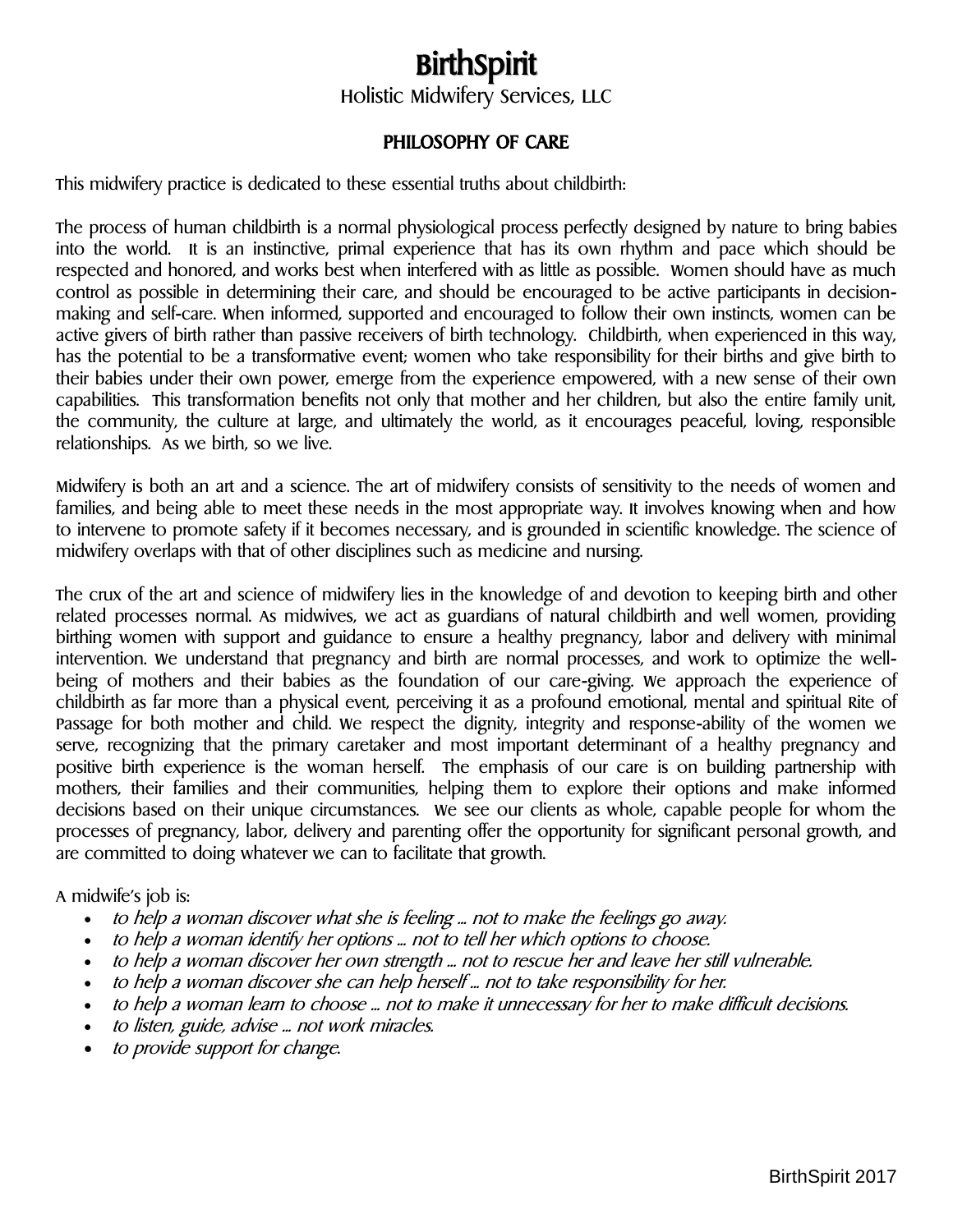# INFORMED CONSENT AGREEMENT

The best health care is attained when individuals make informed decisions regarding their care. Responsibility for well-being rests not only with the providers of health care but also, and ultimately, with each individual. You have been provided with this information so that you will be clearly aware of the education, training, and experience of your midwife, as well as the services she provides. Your choice of a midwife should mean that you are confident with her judgment and skills.

#### WHAT IS A MIDWIFE?

Midwifery care is unlike medical obstetric care in many significant ways. These differences are not just in the superficial aspects. It is not that midwifery is more "touchy feely" - although it can be that - or that it provides more quality time to the client - although it certainly does that. The differences stem from a fundamental variance in the underlying belief systems that give birth to the two styles of practice.

The midwife sees pregnancy and childbirth as normal states for the healthy mother. Out of respect for the birth process and a woman's innate ability to bear a child, the midwife believes unnecessary interference is an unwise interruption of the body's functions. Like a lifeguard, she carefully watches and guides, assisting the woman to give birth, respecting the choices and values of the family. She is a skilled practitioner, giving care and advice to the mother during normal pregnancy, labor and birth, and caring for the mother and newborn following delivery. A midwife is trained to detect any abnormality in mother or child and refers to medical aid if necessary. In the absence of medical aid, a midwife is ready and willing to use emergency measures to the limit of her education and experience

#### TYPES OF MIDWIVES, AND THE STATUS OF MIDWIFERY IN Pennsylvania

There are essentially two types of midwives: Certified Nurse Midwives and direct-entry midwives.

Certified Nurse Midwives (CNMs) are medical professionals whose training included first getting a Bachelor's degree in Nursing, and then a Master's degree in Midwifery or Maternity Nursing. These degrees enable a person to be a state-licensed health care provider in any state. CNMs have some advantages: they can prescribe medication, attain hospital privileges, and file for insurance reimbursement. There are also disadvantages: in Pennsylvania, a CNM's license agreement requires that she work within a written practice agreement with a supervising physician. Her working relationship with this physician is part of what legitimizes her practice. This physician defines the scope of her practice – what she can and cannot do as a midwife – and she practices under the "umbrella" of the doctor's insurance policy (as well as her own). Therefore, her supervising doctor determines a lot about her services, including whether she can provide out-of-hospital birth services or not. Since most doctors (or their insurance carriers) are unwilling to support out-of-hospital birth, very few CNMs in Pennsylvania can offer out-of-hospital birth. For women desiring a hospital birth, however, a Certified Nurse Midwife is an excellent choice.

The term "Direct-entry midwife" (DEM) is the generic name for any midwife who entered the profession directly, without a nursing background. Such midwives are also known as Non-nurse Midwives or Traditional Midwives. DEMs get their training in two possible ways: First, they may attend a 2-3 year Direct-Entry Midwifery School; such schools exist in states where licensing of DEMs has been in place for a number of years. Women who attend these schools graduate with a certification that grants state licensing if they live in one of the 26 states that license such midwives.

In states where midwifery is unregulated or illegal, there are no formal schools to attend. Midwives in these states gain their skills by the apprenticeship method – learning in a hands-on way from another, more experienced midwife. An apprenticeship can last from 2–8 years, depending on the busyness of the practice, and the apprentice graduates into full midwife status when both she and her preceptor feel she is ready.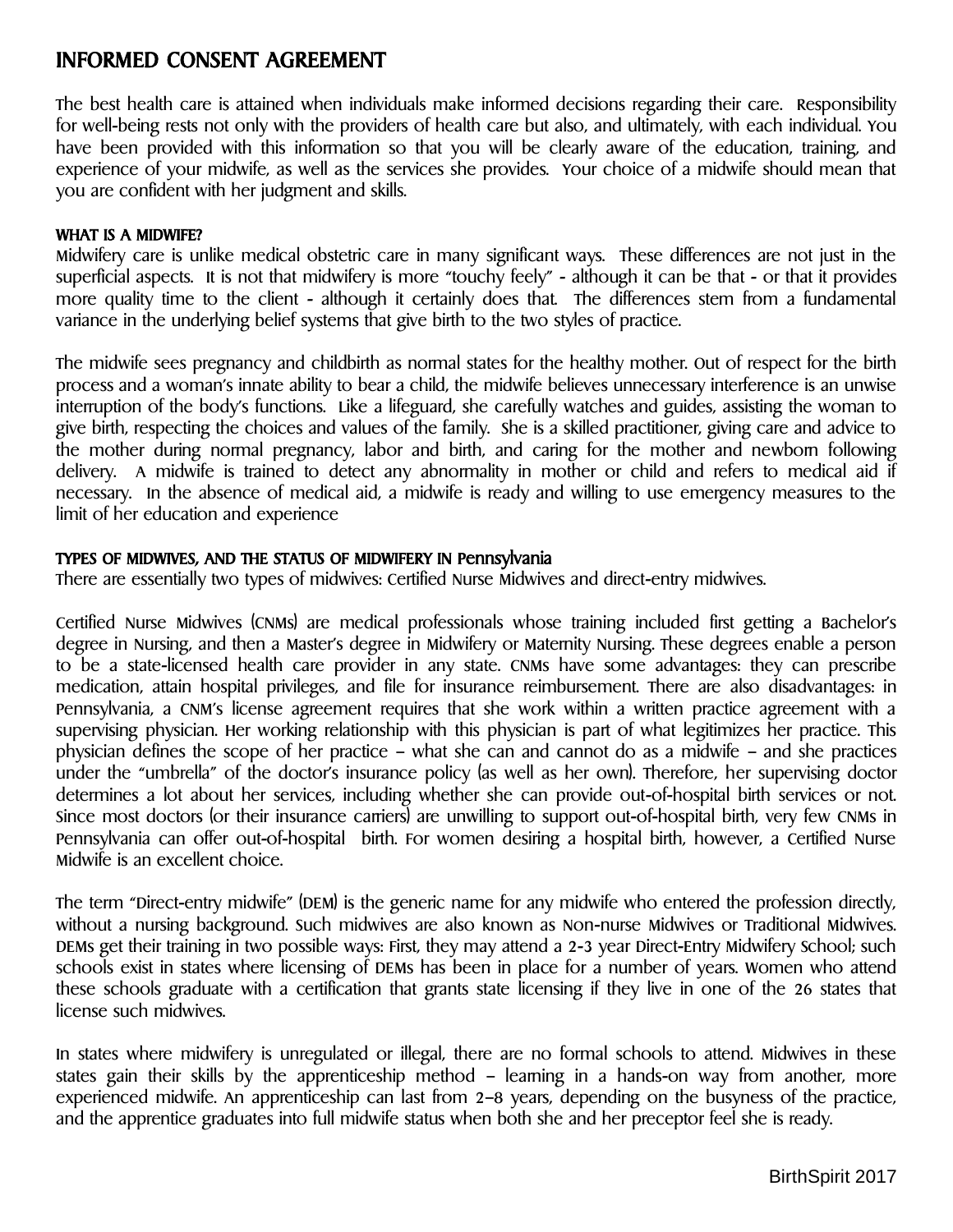There is third credential that some midwives choose to obtain. Whether nurses or not, any midwife who desires can go through the certifying system of the North American Registry of Midwives, a lengthy process of documenting a requisite amount of experience and skills followed by a hands-on skills exam and an 8-hour written exam. Completion of this process grants the midwife the credential of Certified Professional Midwife (CPM). This certification is not the same as a state license, although several states use the CPM credentialing process as their own in granting licenses to non-nurse midwives.

In 33 states, Certified Professional Midwifery has become a licensed profession. In these states, which unfortunately do not include Pennsylvania, midwives who qualify earn the credential of Licensed Midwife (LM) and may practice legally, within the limits of the law, although without prescriptive or hospital privileges. I am a Direct-entry CPM, but since licensing for my credential is not available, my practice as a CPM is not recognized or regulated by the state of Pennsylvania.

#### PRENATAL CARE

Adequate prenatal care is required for each woman preparing for an out-of-hospital birth. This is a safeguard for her health, as it allows the midwife to watch for any risk factors that might make out-of-hospital birth unwise. It also offers the pregnant woman the opportunity to learn about the changes her body goes through as pregnancy advances.

I expect to see all clients at least once a month until the 28th week, then every second week until the 36th week and once a week thereafter. This is the same schedule that is followed during standard obstetric care. However, visits with a doctor statistically last less than 10 minutes each, while visits with your midwife routinely last 45 –60 minutes each. Prenatal care includes monitoring blood pressure, fetal growth, fetal heart rate and position; urinalysis; monitoring of the iron levels in your blood; and screening for complications. Equally important is the time spent discussing nutrition, exercise, breastfeeding, family changes in pregnancy, general information on childbearing, techniques for labor management, pregnancy and birth technology, and health care alternatives. If any complications developed in a previous pregnancy or delivery, I request that the medical records of that pregnancy be obtained from the previous caregiver.

In the ideal world, clients – especially first time mothers - would have the opportunity to work with a physician or Nurse Midwife, who would "consult" with them, as an adjunct to my care. This doctor would not be functioning as a midwife's "back up" doctor nor have any official or legal relationship with me. Rather, he/she would be someone who is willing to consult with families choosing out-of-hospital birth, to order any lab work or tests that I am unable to perform, and to assume their care in the event that hospital admission is necessary. Clients would see this provider a few times during their pregnancy, while seeing me for the bulk of their care. Unfortunately, at this time there are no providers in NEPA who are willing to provide this service. However, all clients are encouraged to talk to their own OB/GYN to see if they are willing to do this for them. We know that the best care for mothers and babies results when midwives have the option to collaborate on the care of the women/babies they work with, and we are always looking for providers who are willing to work with our clients.

#### HOME VISIT

Around the 37th week, at least one prenatal visit will take place in the client's home so that my assistant and I can become familiar with the location of the home and household layout, look over your birth supplies, and meet any others who expect to be present at the birth and answer their questions. Assistance will be given to arrange the home for birth, if necessary.

#### CLASSES

Childbirth education classes are not included in the prenatal services, but all clients, especially first-time parents, are encouraged to attend high-quality independent childbirth classes in their community. I can refer you to good independent childbirth educators in our area. I discourage clients from attending hospital classes only; although these classes are often quite inexpensive and/or covered by insurance, I find that they are not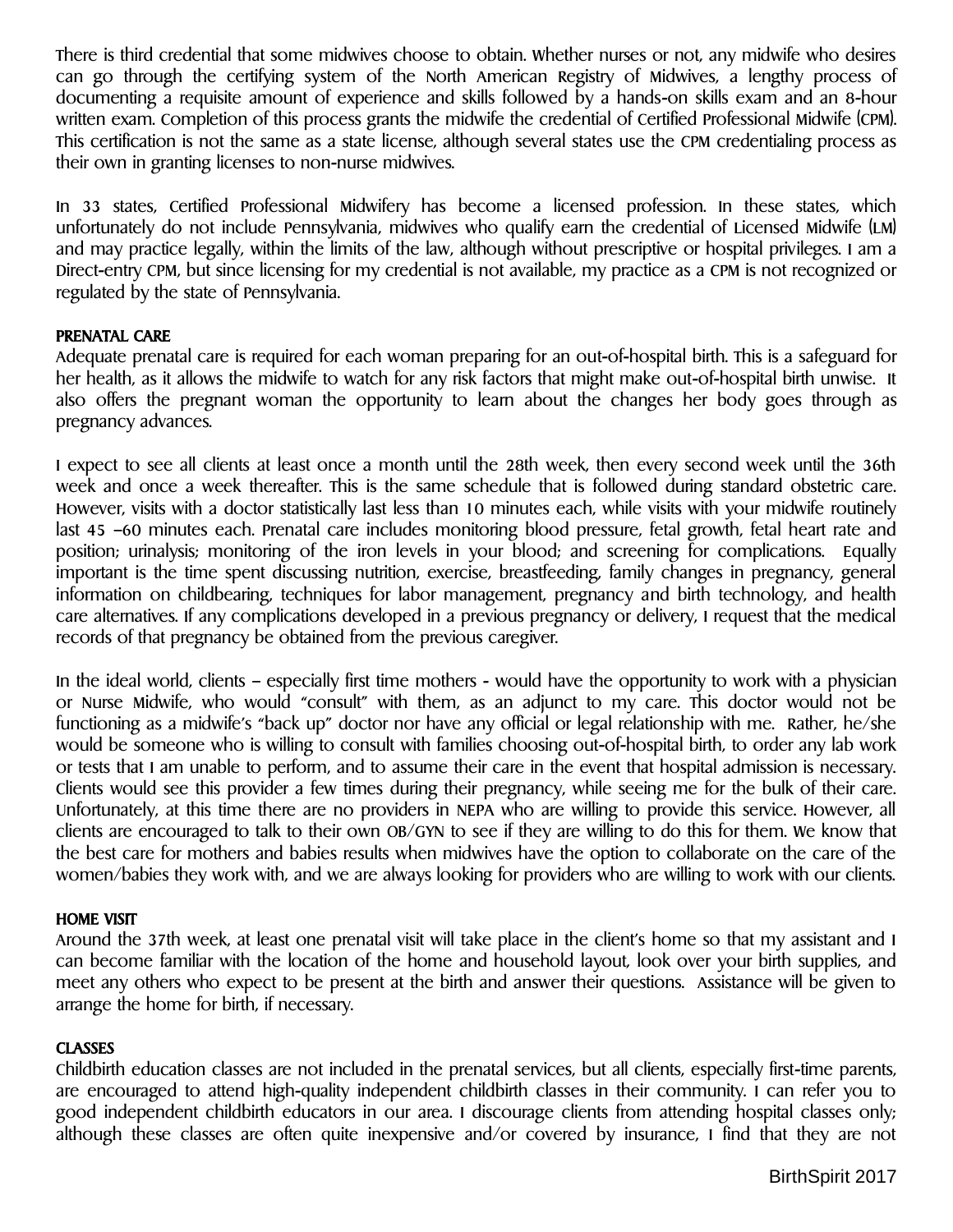appropriate for couples desiring natural birth, often failing to give vital information and encouraging the use of medical interventions as if they were normal and necessary.

#### LABOR & DELIVERY

Once you are in labor, my assistant and I will join you at in your home or at the birth center whenever you need us. Care throughout labor includes checking labor progress, monitoring the mother's vital signs and fetal heart rate and position, assistance during delivery of the infant and the placenta, examination of the newbom, and checking the mother's condition during the immediate postpartum period. Emotional support, information and guidance during the labor are also provided to the family and birthing woman.

You may labor and deliver in whatever room you like, in or out of the bed, presuming it is clean and safe and there is room enough for you and one other person! You may also assume whatever position you like. I have no restrictions or preferences about this, and have found that women in labor instinctively know how to move their bodies and what positions to assume to let their babies out. Of course, if you are having trouble and need assistance, I will provide guidance and suggestions to facilitate the delivery of your baby.

When your baby is born, unless it needs help breathing, it is handed immediately to you. Baby is dried off with a warm towel and kept warm on mother's chest, covered with more warm towels or blankets. If you are in the water for the delivery, baby stays warm by keeping most of its body in the water, but the towels are used once the mother/baby leaves the tub. The cord is not cut until long after the placenta is born in most cases. Any procedures that need to be done to baby are performed either in mother's arms or on the bed next to her. Until the placenta is born, we can't take the baby anywhere anyway, as baby is still attached to the placenta, which is still inside you! No medical procedures or tests are done without your express permission, and you have the right to waive any "routine" procedures.

Parents and baby are kept together to facilitate bonding and breastfeeding. About 2 hours after delivery, a full newborn exam is performed that includes weight and measurements. Perineal trauma is assessed and repair is done if necessary.

Risk factors are assessed throughout labor and postpartum to determine the need for physician consultation or emergency transport. In situations where hospital care is required or desired, I remain with the parents, providing them with information about their options and giving them support in making decisions. In the hospital, my role changes from primary attendant to labor coach and patient advocate.

I attend all births with one or two assistants. It is preferable to have an assistant at the birth for safety reasons; in the unlikely event of an emergency, having an extra person who is familiar with birth procedures can be critical. In most cases, I will function as the "primary" midwife, but we function as a team, doing whatever needs to be done. My assistants are sometimes students who are learning midwifery, and, with your permission, I will be allowing them to perform skills that are appropriate for their level of training.

#### DOULAS AT OUT-OF-HOSPITAL BIRTH

A "doula" is the name popularly used for a professional childbirth assistant and support person. Many women delivering in the hospital these days are choosing to have such a woman with them to help them avoid unnecessary interventions, provide physical and emotional support, and act as an advocate for them. In the outof-hospital birth setting, doulas can also be useful. Although it is unlikely that a client birthing in the out-ofhospital setting would need a doula to help her avoid unnecessary intervention - since I already intervene so minimally - or to advocate for her – as I consider good communication a vital part of my care and we are likely already on the same page – a doula can be very helpful in providing physical and emotional support to the laboring woman and her family during the birth. While at a normal length labor, my assistant and I will be able to provide all of the assistance the woman might need, if the labor is long, we can all benefit from the presence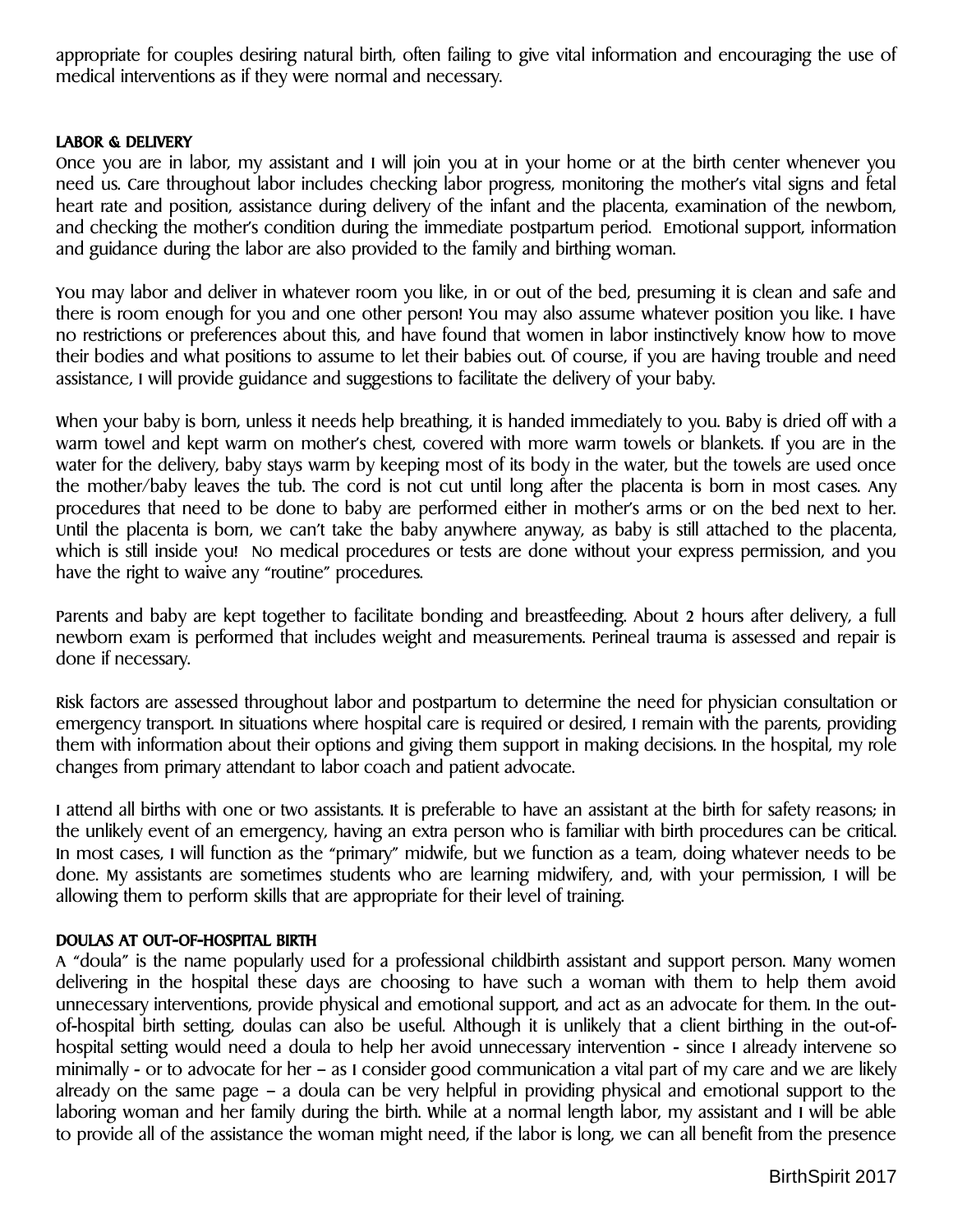of a doula's energy and support. She can also act as an extra set of hands for me, take pictures, help with other children, run errands, prepare food, clean up, or do whatever else is needed. I strongly encourage every firsttime mother to consider having a doula with her for her birth, and all other clients may wish to consider a doula as well.

If you are interested in having such a person at your birth, I am very open to this. I can direct you to doulas in the community who would be happy to attend your birth.

#### BIRTH TOOLS & EQUIPMENT

I carry with me the standard tools of the midwifery trade, including electronic Doppler, oxygen, and resuscitation equipment, and medications to prevent hemorrhage. I have portable labor/birthing tubs that are available for my client's use, as well as a Kaya birthing stool and a 65 cm birthing ball. I am a practicing homeopath, and am also familiar with the use of herbs and supplements for various conditions. I carry an extensive kit of homeopathic remedies for birthing, as well as some herbs and aroma-therapeutics.

#### POSTNATAL CARE

After the birth, I remain with the family until I am quite certain that both mother and infant are stable, a minimum of 2 hours but usually 4-5 hours. I examine the newborn, including performing weight and height measurements, and administer prophylactic eye treatment and vitamin K if desired. Postnatal instructions are given to parents after the birth and any "mess" from the birth is cleaned up.

I visit the new family 24 to 48 hours after the birth to see that the baby and mother are doing well, as well as staying in close phone contact in the interim. Another visit is often scheduled at 3-5 days postpartum. During these early days postpartum, I am watching both mother and baby carefully to make sure they are recovering normally, and assisting with breastfeeding.

Within the first week postpartum, a pediatric exam of the baby is encouraged; clients should retain the services of a pediatrician or family practitioner prior to delivery and inform him/her of their plans to birth outside the hospital, and to bring the baby in for an assessment shortly thereafter. Clients then visit me at 6-10 weeks postpartum for a follow-up exam to check for return of the woman's body to the non-pregnant state and to discuss contraception, if desired. Additionally, if the woman should desire a Pap test, I can perform this test at around 10 weeks postpartum. Should any problems arise, I am always available by phone and will not hesitate to make other visits to assess any potential problem in the postpartum period. I am available by phone throughout this period of time to answer any questions or concerns.

#### BIRTH CERTIFICATE AND NEWBORN SCREENING

Midwives are trained in filling out Birth Certificates Worksheets for the state of Pennsylvania and are REQUIRED to file this form for every client who delivers with them. I will complete your Birth Certificate worksheet at the first postpartum visit and file it with the state. You will receive a birth certificate from the state within a couple of months. If there are any errors on the form, you can make changes by contacting the Division of Vital Records within 6 months of the baby's birth. A new certificate will be issued with the corrected information. A Social Security number will also be ordered for your baby unless you decline one.

At the first postpartum visit, I will perform the Newborn Metabolic Screen for your baby. This involves collecting enough blood from your baby's foot to fill 5 dime-sized circles on a special card provided by the state. This blood is tested for many different metabolic diseases of the baby's metabolism. These are diseases that, if caught early, can be controlled with diet or medication, but if not discovered, can lead to brain damage or death. I am very gentle with your baby and the test is usually done in a parent's arms, where baby feels safe. The state does not charge for this test, so I can do the test free of charge. Hearing screening can also be done at this same visit.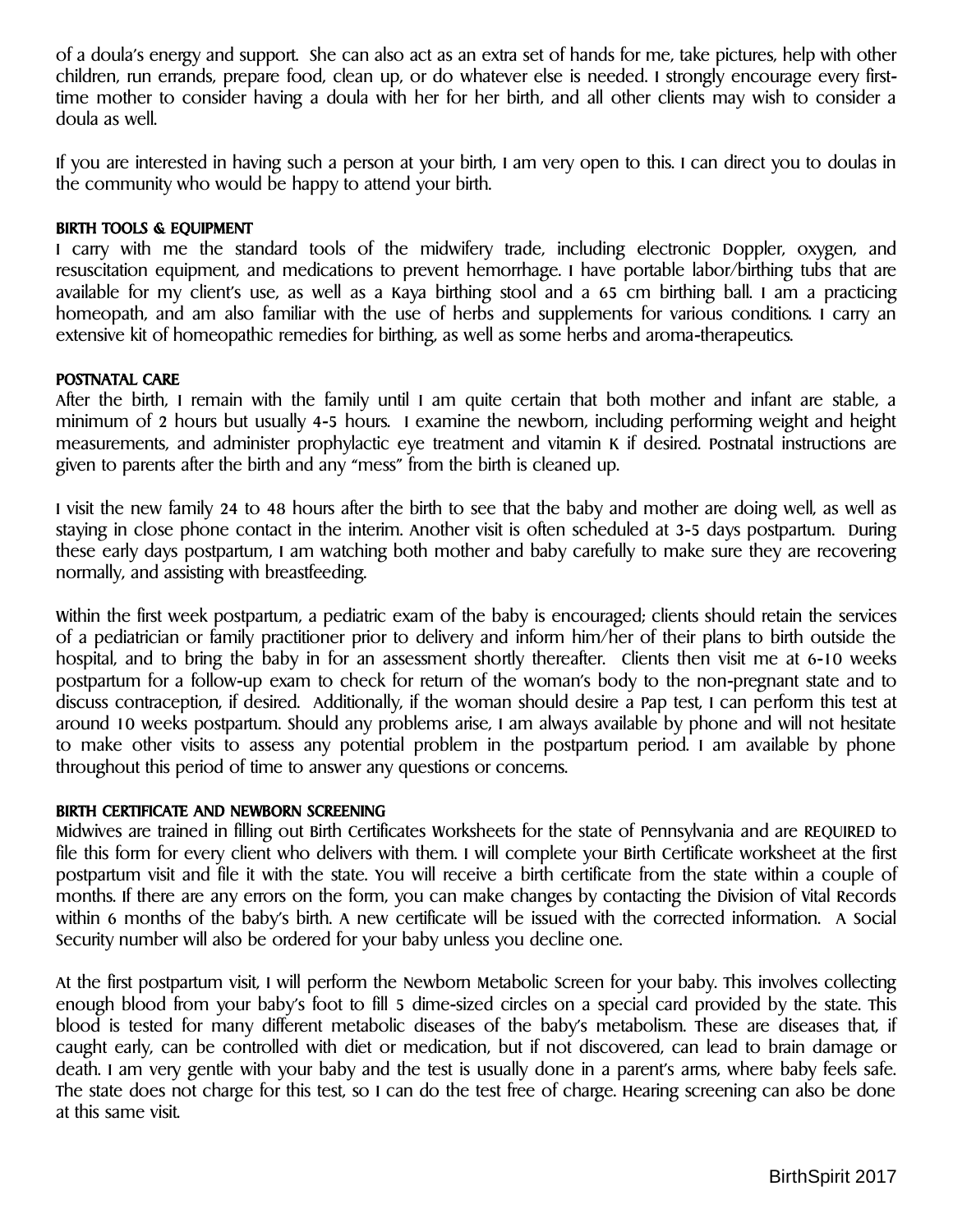BirthSpirit 2017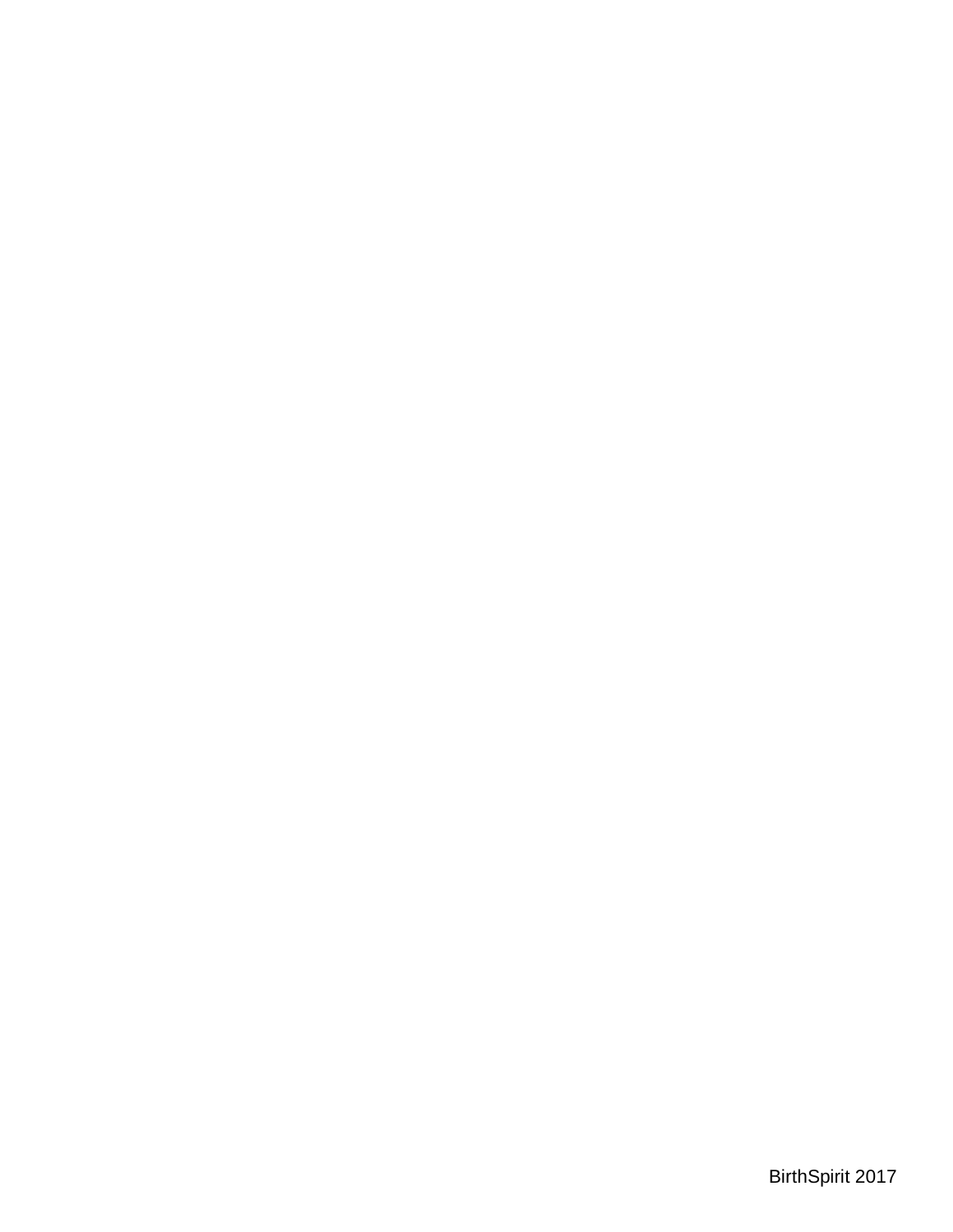#### MIDWIFERY BACKUP ARRANGEMENTS

Clients often ask, "What do you do if two births occur at once?" This is a legitimate question. My answer is that, first of all, I rarely take on more 6 births per month, usually less. This makes it unlikely that two labors would be occurring at once. However, since, even with due dates several weeks apart, it is possible for labors to occur simultaneously, my arrangements are that:

- If two women were laboring at once, I would go to be with the woman whose birth was most imminent. I would call on another experienced midwife from the community to be with the other mother and would call midwife's assistants to help each of us with the births that we were attending
- When the birth I was at was completed and I was confident that mother and baby were stable, I would leave my assistant with that mother/baby pair and go to be with the other laboring mother if possible.
- If I am unable to make it to the later delivery, the client would know that the midwife attending her has the same training and experience as I and is someone that I trust to care for her in my absence.

#### PARENT'S ROLE AND RESPONSIBLITY

As a midwife attending births outside the hospital, I believe planned out-of-hospital birth is a safe option for healthy mothers. I would not be in this business if out-of-hospital birth was inherently dangerous and fraught with hazards on a regular basis. However, birth, like the rest of life, carries some risks, and there are distinct risks and benefits to any place of birth. It is the responsibility of parents to become as informed as possible, to weigh those risks and to make decisions appropriate to themselves. It is also their responsibility to eat properly, take care of themselves emotionally and physically, including avoiding substances and situations that might jeopardize a positive outcome, and be diligent about coming for prenatal care.

Adequate prenatal care is the most important factor in detecting and avoiding possible complications that would make out-of-hospital birth unwise, and, thankfully, most complications can be detected prenatally. However, unforeseen difficulties can arise during labor and birth. Most of these are not life-threatening and can be dealt with outside the hospital or safely transported to the hospital. Nevertheless, you must be aware that there are some circumstances when use of the technology available only in the hospital may be essential for the safety of mother and/or baby. Your choice of place of birth - whether inside or outside the hospital - means the acceptance of certain risks which may be life-threatening. A good emergency care arrangement is essential for safe out-of-hospital birth, as is making informed decisions. I can provide you with information about some of the complications which can arise, and I encourage you to discuss with me my experience in dealing with them, as well as the supplies and equipment I bring to your birth for use in those situations. However, I expect you to consider the significance of the risk you are taking and be willing to take primary responsibility for the outcome of your birth. Like any other childbirth professional, I cannot offer you any guarantees other than that I will do my best, with the knowledge and skills I have, to provide you with a safe and rewarding birth experience.

I encourage you to realize that no midwife or doctor, regardless of degrees, diplomas, credentials or years of experience, can guarantee a perfect outcome. Listen to your instincts in choosing your midwife. Your sense of your midwife's commitment to you and to responsible childbearing and health care should form the basis of your decision to work with her. It is a determination best made both from your head and your heart.